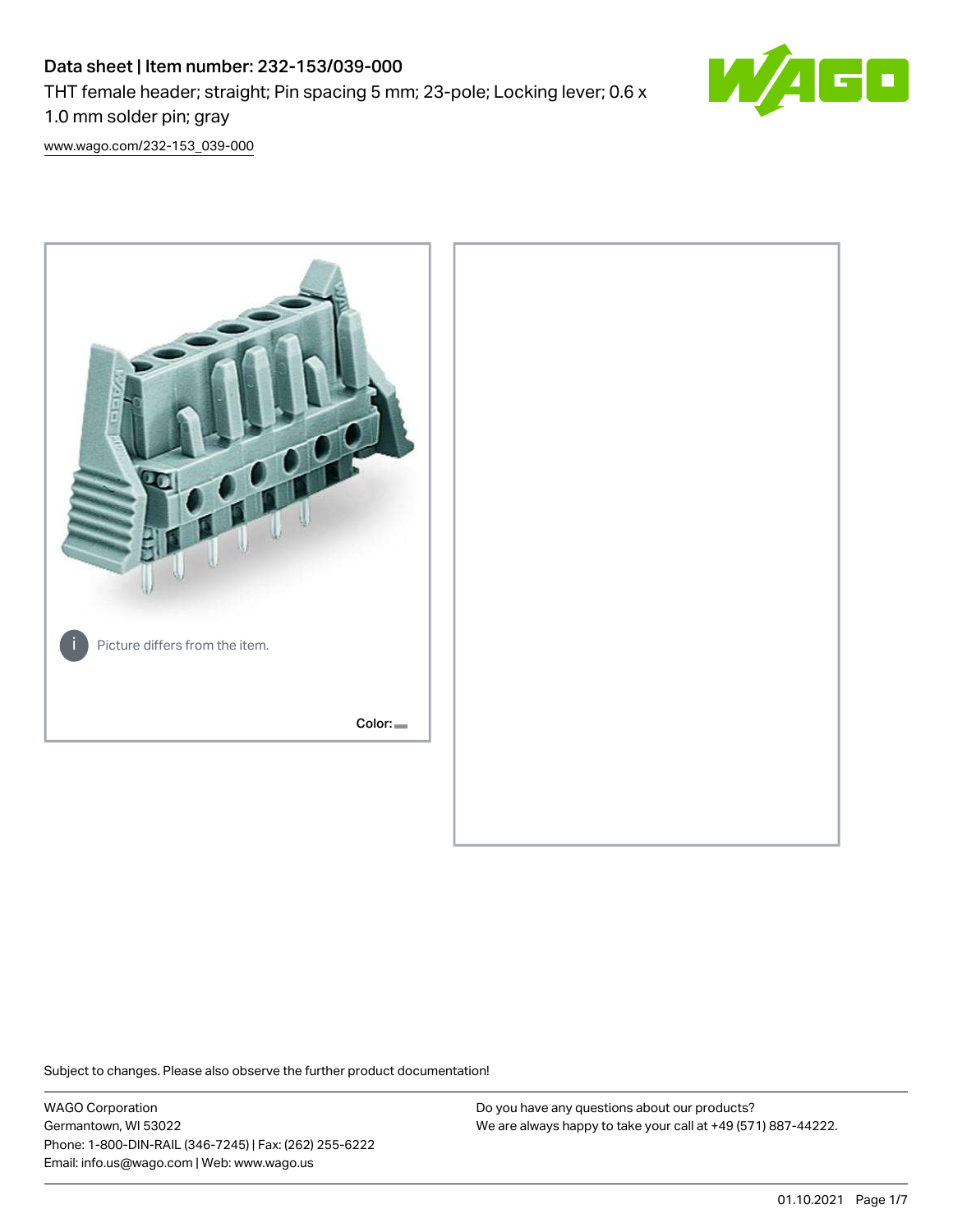

Dimensions in mm

L = pole no. x pin spacing

2- to 3-pole female connectors – one latch only

#### Item description

- **H** Horizontal or vertical PCB mounting via straight or angled solder pins
- For board-to-board and board-to-wire connections
- Touch-proof PCB outputs  $\blacksquare$
- $\blacksquare$ Easy-to-identify PCB inputs and outputs
- $\blacksquare$ With coding fingers

Subject to changes. Please also observe the further product documentation! Data

WAGO Corporation Germantown, WI 53022 Phone: 1-800-DIN-RAIL (346-7245) | Fax: (262) 255-6222 Email: info.us@wago.com | Web: www.wago.us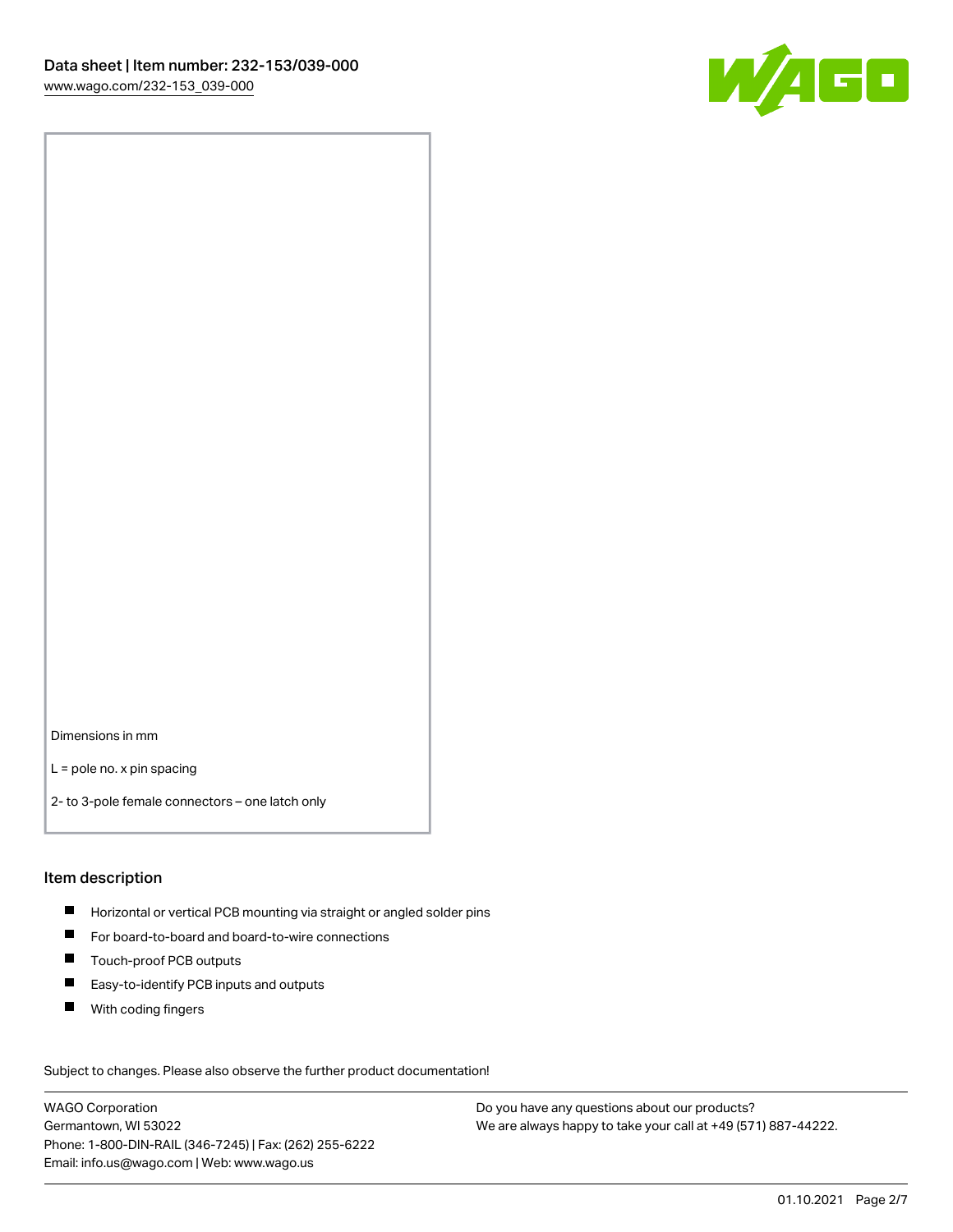

# Data Notes

Safety information 1 The MCS – MULTI CONNECTION SYSTEM includes connectors without breaking capacity in accordance with DIN EN 61984. When used as intended, these connectors must not be connected /disconnected when live or under load. The circuit design should ensure header pins, which can be touched, are not live when unmated.

# Electrical data

# IEC Approvals

| Ratings per                 | IEC/EN 60664-1                                                        |
|-----------------------------|-----------------------------------------------------------------------|
| Rated voltage (III / 3)     | 320 V                                                                 |
| Rated surge voltage (III/3) | 4 <sub>k</sub> V                                                      |
| Rated voltage (III/2)       | 320 V                                                                 |
| Rated surge voltage (III/2) | 4 <sub>k</sub> V                                                      |
| Nominal voltage (II/2)      | 630 V                                                                 |
| Rated surge voltage (II/2)  | 4 <sub>k</sub> V                                                      |
| Rated current               | 12A                                                                   |
| Legend (ratings)            | $(III / 2)$ $\triangle$ Overvoltage category III / Pollution degree 2 |

# UL Approvals

| Approvals per                  | UL 1059 |
|--------------------------------|---------|
| Rated voltage UL (Use Group B) | 300 V   |
| Rated current UL (Use Group B) | 15 A    |
| Rated voltage UL (Use Group D) | 300 V   |
| Rated current UL (Use Group D) | 10A     |

# Ratings per UL

| Rated voltage UL 1977 | 600 V |
|-----------------------|-------|
| Rated current UL 1977 | 15A   |

# CSA Approvals

| Approvals per                   | CSA   |
|---------------------------------|-------|
| Rated voltage CSA (Use Group B) | 300 V |
| Rated current CSA (Use Group B) | 15 A  |

Subject to changes. Please also observe the further product documentation!

| <b>WAGO Corporation</b>                                | Do you have any questions about our products?                 |
|--------------------------------------------------------|---------------------------------------------------------------|
| Germantown, WI 53022                                   | We are always happy to take your call at +49 (571) 887-44222. |
| Phone: 1-800-DIN-RAIL (346-7245)   Fax: (262) 255-6222 |                                                               |
| Email: info.us@wago.com   Web: www.wago.us             |                                                               |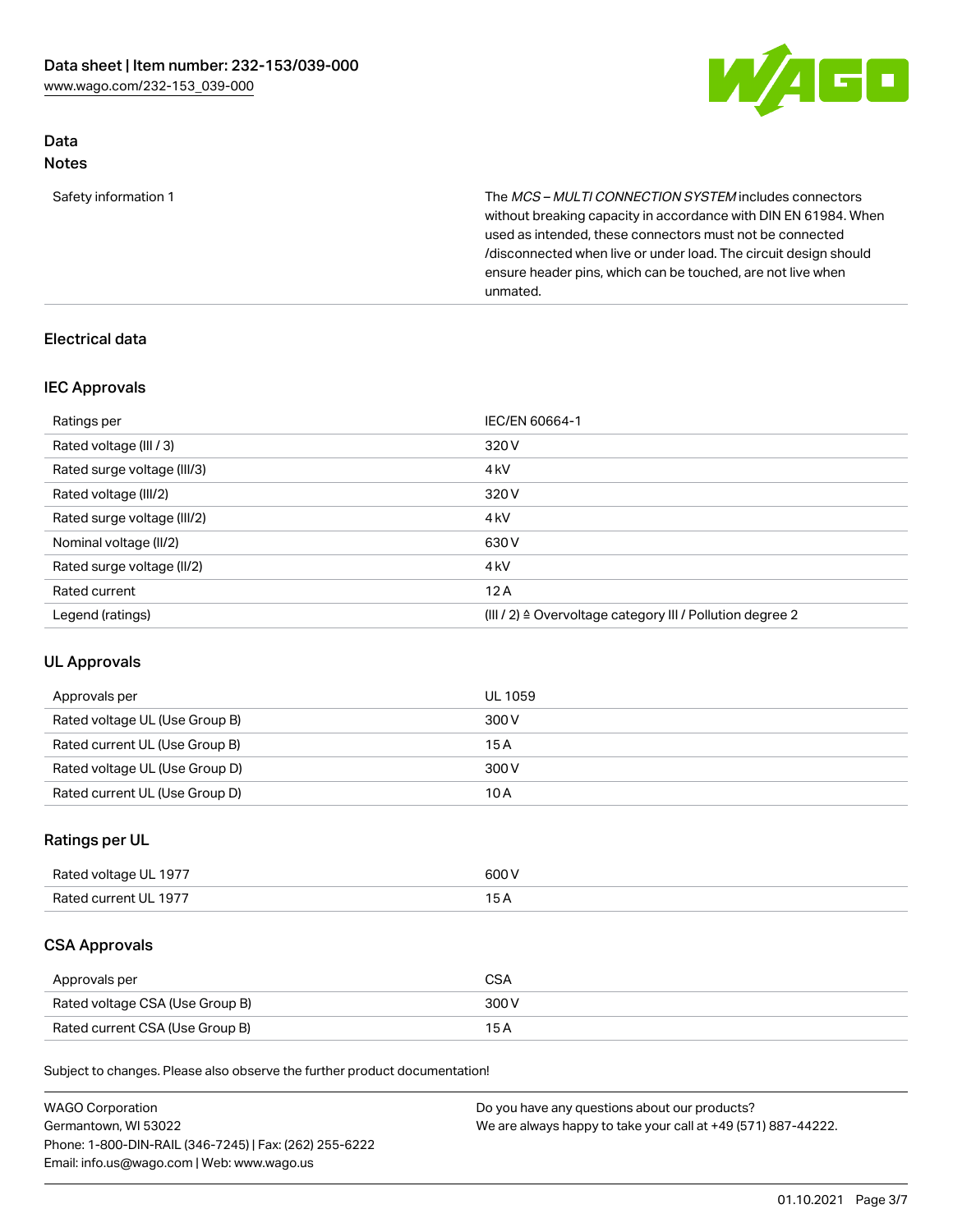[www.wago.com/232-153\\_039-000](http://www.wago.com/232-153_039-000)



| Rated voltage CSA (Use Group D) | 300 V |
|---------------------------------|-------|
| Rated current CSA (Use Group D) |       |

## Connection data

| Total number of potentials | 23 |
|----------------------------|----|
| Number of connection types |    |
| Number of levels           |    |

# Connection 1

| Number of poles |  |
|-----------------|--|
|                 |  |

# Physical data

| Pin spacing                          | 5 mm / 0.197 inch    |
|--------------------------------------|----------------------|
| Width                                | 130.8 mm / 5.15 inch |
| Height                               | 26.6 mm / 1.047 inch |
| Height from the surface              | 21.6 mm / 0.85 inch  |
| Depth                                | 11.6 mm / 0.457 inch |
| Solder pin length                    | $5 \,\mathrm{mm}$    |
| Solder pin dimensions                | $0.6 \times 1$ mm    |
| Drilled hole diameter with tolerance | $1.3$ $(+0.1)$ mm    |

# Plug-in connection

| Contact type (pluggable connector) | Female header |
|------------------------------------|---------------|
| Connector (connection type)        | for PCB       |
| Mismating protection               | No            |
| Mating direction to the PCB        | $90^{\circ}$  |
| Locking of plug-in connection      | locking lever |

# PCB contact

| PCB Contact                         | THT                                        |
|-------------------------------------|--------------------------------------------|
| Solder pin arrangement              | over the entire female connector (in-line) |
| Number of solder pins per potential |                                            |

# Material data

L,

| Color | arav<br>. . |
|-------|-------------|
|       |             |

Subject to changes. Please also observe the further product documentation! Material group I

| <b>WAGO Corporation</b>                                | Do you have any questions about our products?                 |
|--------------------------------------------------------|---------------------------------------------------------------|
| Germantown, WI 53022                                   | We are always happy to take your call at +49 (571) 887-44222. |
| Phone: 1-800-DIN-RAIL (346-7245)   Fax: (262) 255-6222 |                                                               |
| Email: info.us@wago.com   Web: www.wago.us             |                                                               |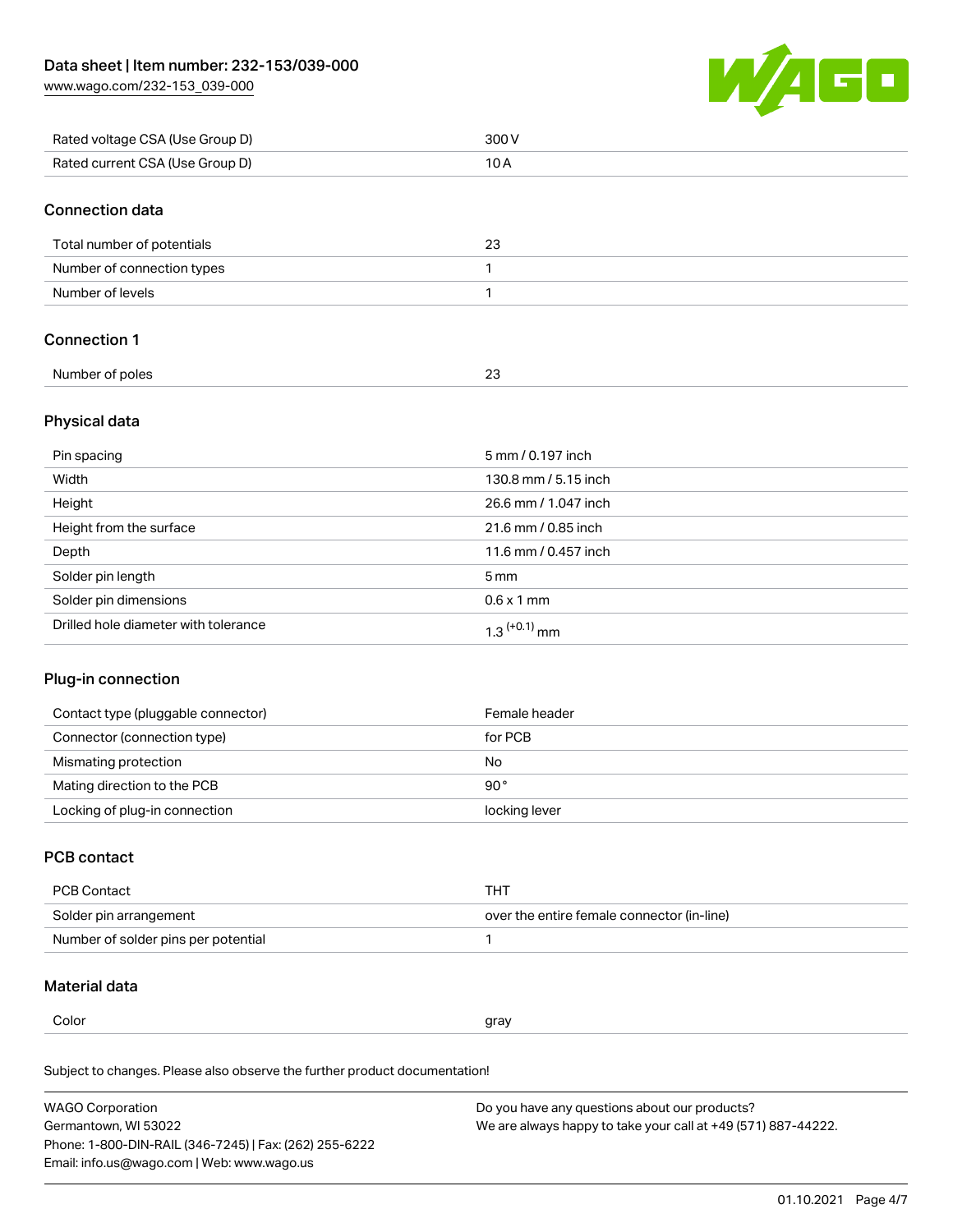[www.wago.com/232-153\\_039-000](http://www.wago.com/232-153_039-000)



| Material group                    |                   |  |
|-----------------------------------|-------------------|--|
| Insulation material               | Polyamide (PA66)  |  |
| Flammability class per UL94       | V <sub>0</sub>    |  |
| Contact material                  | Copper alloy      |  |
| Contact plating                   | tin-plated        |  |
| Fire load                         | 0.396 MJ          |  |
| Weight                            | 22.1 <sub>g</sub> |  |
| <b>Environmental requirements</b> |                   |  |
| Limit temperature range           | $-60+85 °C$       |  |
| <b>Commercial data</b>            |                   |  |
| PU (SPU)                          | 10 Stück          |  |
| Packaging type                    | hox               |  |

| Packaging type        | box           |
|-----------------------|---------------|
| Country of origin     | DE            |
| <b>GTIN</b>           | 4055143759984 |
| Customs tariff number | 85366990990   |

# Approvals / Certificates

#### Country specific Approvals

|      |                          |                                 | Certificate |
|------|--------------------------|---------------------------------|-------------|
| Logo | Approval                 | <b>Additional Approval Text</b> | name        |
|      | <b>CSA</b>               | C22.2                           | 1466354     |
| Ж    | DEKRA Certification B.V. |                                 |             |
|      |                          |                                 |             |

#### Ship Approvals

w

|                         |                                                                            |                                               | Certificate |
|-------------------------|----------------------------------------------------------------------------|-----------------------------------------------|-------------|
| Logo                    | Approval                                                                   | <b>Additional Approval Text</b>               | name        |
| ABS                     | <b>ABS</b>                                                                 |                                               | $19 -$      |
|                         | American Bureau of Shipping                                                |                                               | HG15869876- |
|                         |                                                                            |                                               | <b>PDA</b>  |
|                         | BV                                                                         | <b>IEC 60998</b>                              | 11915/D0 BV |
| <b>BUNEAU</b>           | Bureau Veritas S.A.                                                        |                                               |             |
|                         | <b>DNV GL</b>                                                              |                                               | TAE 000016Z |
|                         | Det Norske Veritas, Germanischer Lloyd                                     |                                               |             |
|                         | Subject to changes. Please also observe the further product documentation! |                                               |             |
| <b>WAGO Corporation</b> |                                                                            | Do you have any questions about our products? |             |

Germantown, WI 53022 Phone: 1-800-DIN-RAIL (346-7245) | Fax: (262) 255-6222 Email: info.us@wago.com | Web: www.wago.us

We are always happy to take your call at +49 (571) 887-44222.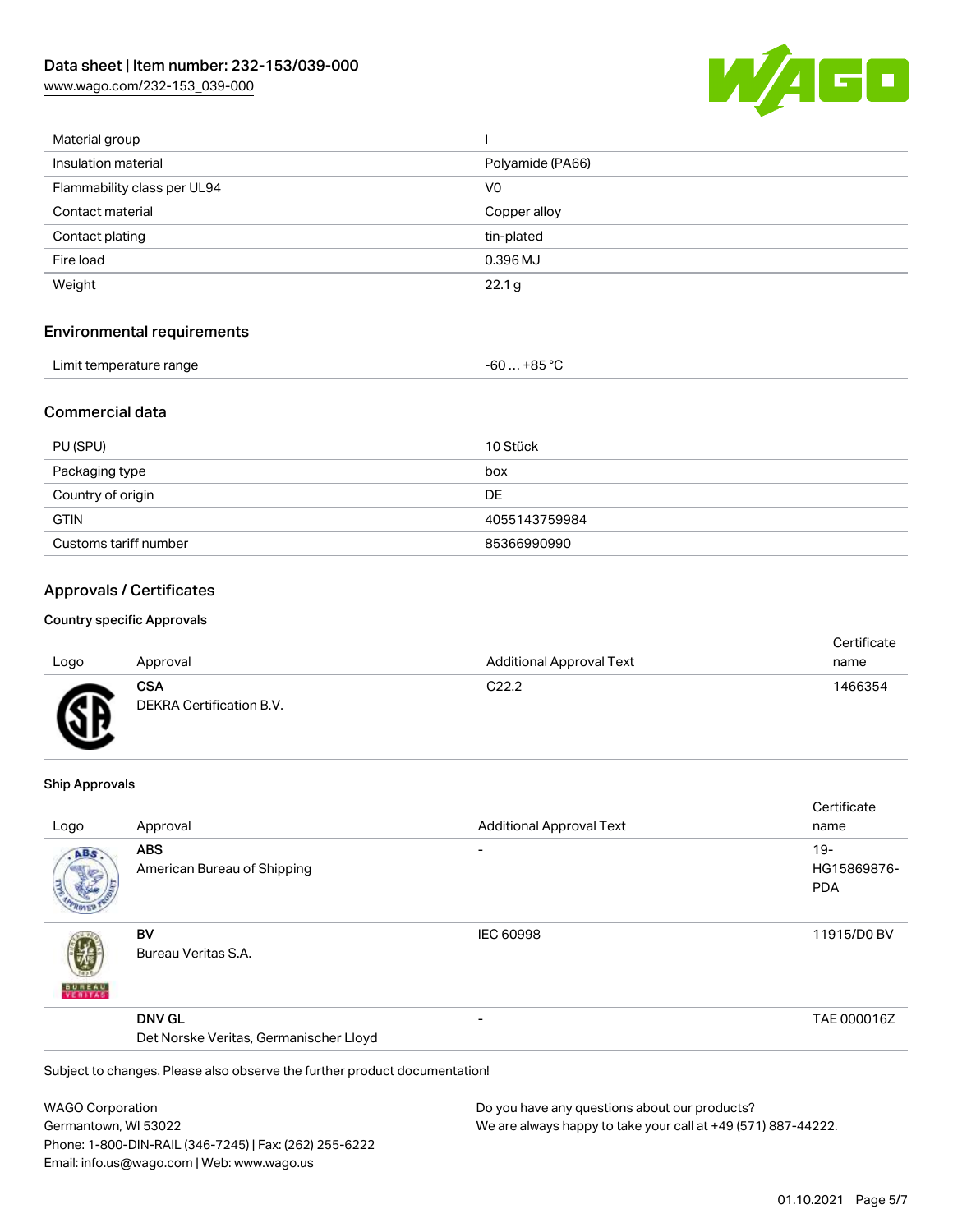

### UL-Approvals

| Logo                  | Approval                                    | <b>Additional Approval Text</b> | Certificate<br>name |
|-----------------------|---------------------------------------------|---------------------------------|---------------------|
| $\boldsymbol{\theta}$ | UL<br>Underwriters Laboratories Inc.        | <b>UL 1059</b>                  | E45172              |
| 8                     | <b>UR</b><br>Underwriters Laboratories Inc. | <b>UL 1977</b>                  | E45171              |

### Counterpart

Item no.231-623 nem 10.231-023<br>Male connector; 23-pole; Pin spacing 5 mm; gray [www.wago.com/231-623](https://www.wago.com/231-623)

# Downloads Documentation

| <b>Additional Information</b>                                                                                                                                          |                                               |               |          |
|------------------------------------------------------------------------------------------------------------------------------------------------------------------------|-----------------------------------------------|---------------|----------|
| Technical explanations                                                                                                                                                 | 2019 Apr 3                                    | pdf<br>2.0 MB | Download |
|                                                                                                                                                                        |                                               |               |          |
| <b>CAD files</b>                                                                                                                                                       |                                               |               |          |
| CAD data                                                                                                                                                               |                                               |               |          |
| 2D/3D Models 232-153/039-000                                                                                                                                           |                                               | <b>URL</b>    | Download |
| <b>PCB Design</b>                                                                                                                                                      |                                               |               |          |
| Symbol and Footprint 232-153/039-000                                                                                                                                   |                                               | URL           | Download |
| CAx data for your PCB design, consisting of "schematic symbols and PCB footprints",<br>allow easy integration of the WAGO component into your development environment. |                                               |               |          |
| Supported formats:                                                                                                                                                     |                                               |               |          |
| ш<br>Accel EDA 14 & 15                                                                                                                                                 |                                               |               |          |
| ш<br>Altium 6 to current version                                                                                                                                       |                                               |               |          |
| П<br>Cadence Allegro                                                                                                                                                   |                                               |               |          |
| Subject to changes. Please also observe the further product documentation!                                                                                             |                                               |               |          |
| WACO Corporation                                                                                                                                                       | Do vou bave any questions about our producte? |               |          |

WAGO Corporation Germantown, WI 53022 Phone: 1-800-DIN-RAIL (346-7245) | Fax: (262) 255-6222 Email: info.us@wago.com | Web: www.wago.us